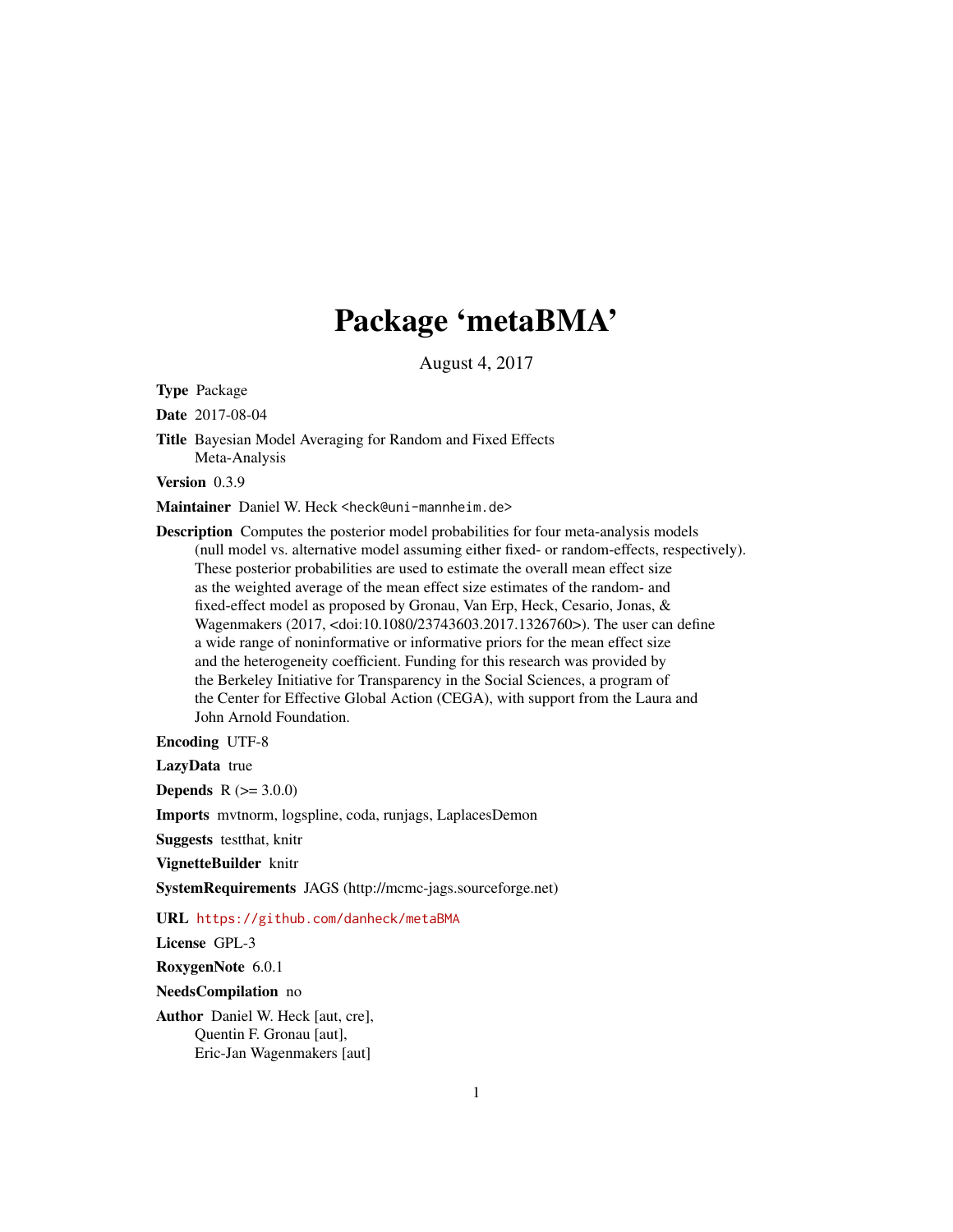<span id="page-1-0"></span>Repository CRAN

Date/Publication 2017-08-04 11:55:58 UTC

## R topics documented:

| metaBMA-package $\ldots \ldots \ldots \ldots \ldots \ldots \ldots \ldots \ldots \ldots \ldots \ldots \ldots$ | $\mathcal{D}$  |
|--------------------------------------------------------------------------------------------------------------|----------------|
|                                                                                                              | 3              |
|                                                                                                              | $\overline{4}$ |
|                                                                                                              | 5              |
|                                                                                                              | 6              |
|                                                                                                              | 7              |
|                                                                                                              | 7              |
|                                                                                                              | -9             |
|                                                                                                              |                |
|                                                                                                              |                |
|                                                                                                              |                |
|                                                                                                              |                |
|                                                                                                              |                |
|                                                                                                              |                |
|                                                                                                              |                |
|                                                                                                              |                |
|                                                                                                              |                |
|                                                                                                              |                |
|                                                                                                              |                |

#### **Index** [20](#page-19-0)

metaBMA-package *metaBMA: Bayesian Model Averaging for Random and Fixed Effects Meta-Analysis*

#### Description

Fixed-effects meta-analyses assume that the effect size d is identical in all studies. In contrast, random-effects meta-analyses assume that effects vary according to a normal distribution with mean  $d$  and standard deviation  $\tau$ . Both models can be compared in a Bayesian framework by assuming specific [prior](#page-16-1) distribution for d and  $\tau$  (see prior). Given the posterior model probabilities, the evidence for or against an effect (i.e., whether  $d = 0$ ) and the evidence for or against random effects can be evaluated (i.e., whether  $\tau = 0$ ). By using Bayesian model averaging, both tests can be performed by integrating over the other model. This allows to test whether an effect exists while accounting for uncertainty whether study heterogeneity exists (so-called inclusion Bayes factors).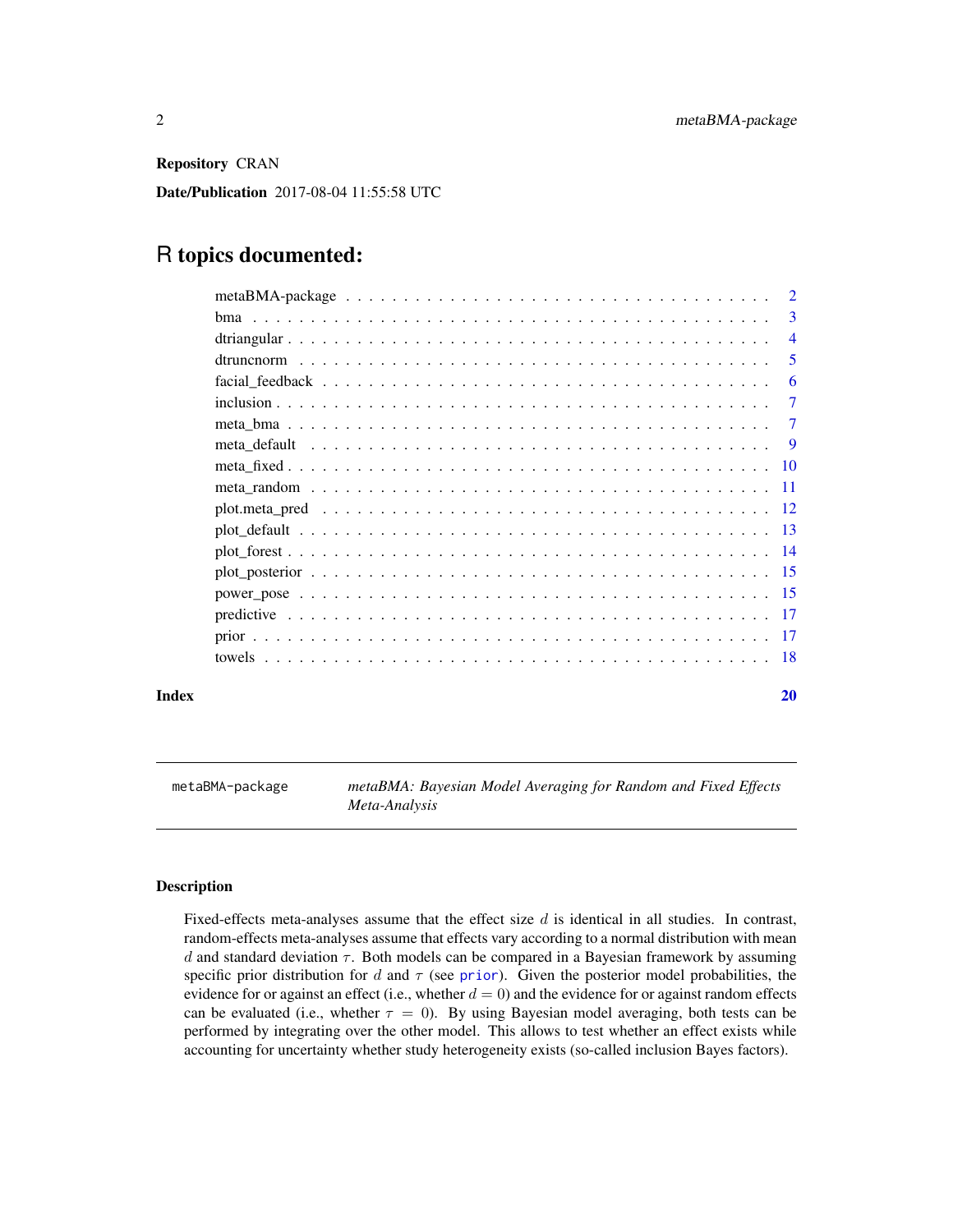## <span id="page-2-0"></span>bma 3

## Details

The most general functions in metaBMA are [meta\\_bma](#page-6-1) and [meta\\_default](#page-8-1), which fit random- and fixed-effects models, compute the inclusion Bayes factor for the presence of an effect and the averaged posterior distribution of the mean effect  $d$  (which accounts for uncertainty regarding study heterogeneity). Prior distributions can be specified and plotted using the function [prior](#page-16-1).

Moreover, [meta\\_fixed](#page-9-1) and [meta\\_random](#page-10-1) fit a single meta-analysis models. The model-specific posteriors for d can be averaged by [bma](#page-2-1) and inclusion Bayes factors be computed by [inclusion](#page-6-2).

Results can be visualized with the functions [plot\\_posterior](#page-14-1), which compares the prior and posterior density for a fitted meta-analysis, and [plot\\_forest](#page-13-1), which plots study and overall effect sizes.

For more details, see the vignette: vignette("metaBMA")

#### Author(s)

Heck, D. W., Gronau, Q. F., & Wagenmakers, E.-J.

#### References

Gronau, Q. F., Erp, S. V., Heck, D. W., Cesario, J., Jonas, K. J., & Wagenmakers, E.-J. (2017). A Bayesian model-averaged meta-analysis of the power pose effect with informed and default priors: the case of felt power. Comprehensive Results in Social Psychology, 2(1), 123-138. [https://doi.](https://doi.org/10.1080/23743603.2017.1326760) [org/10.1080/23743603.2017.1326760](https://doi.org/10.1080/23743603.2017.1326760)

Heck, D. W., Gronau, Q. F., & Wagenmakers, E.-J. (2017). metaBMA: Bayesian model averaging for random and fixed effects meta-analysis. R package version 0.3.9. [https://github.com/](https://github.com/danheck/metaBMA) [danheck/metaBMA](https://github.com/danheck/metaBMA). doi:10.5281/zenodo.835494

#### See Also

Useful links:

• <https://github.com/danheck/metaBMA>

<span id="page-2-1"></span>

bma *Bayesian Model Averaging*

#### Description

Model averaging of meta-analysis models according to their posterior model probability.

```
bma(meta, prior = 1, parameter = "d", summarize = "integrate")
```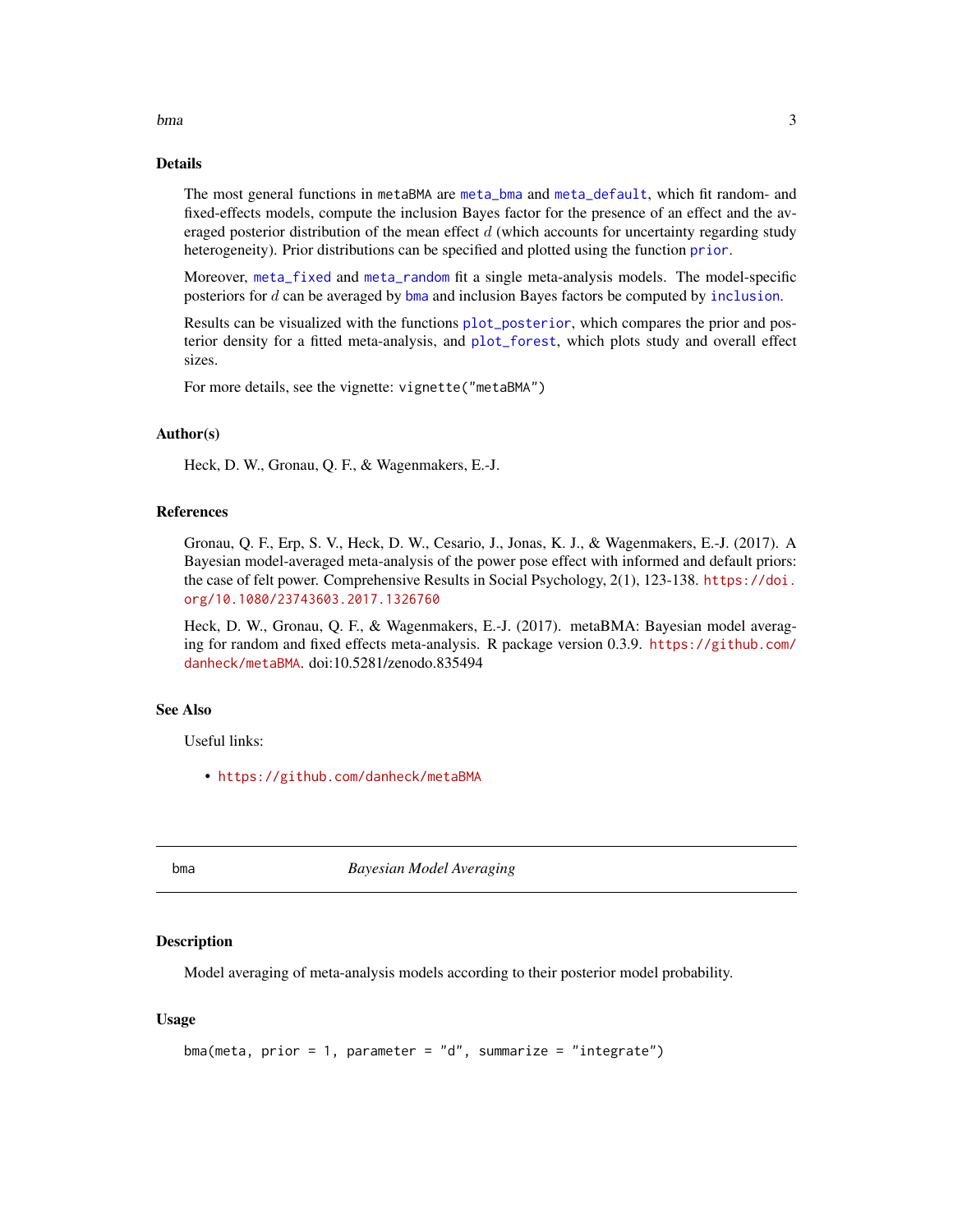## <span id="page-3-0"></span>Arguments

| meta      | list of meta-analysis models (fitted via meta_random or meta_fixed)                                                                                                                                                                                                                                                                                       |
|-----------|-----------------------------------------------------------------------------------------------------------------------------------------------------------------------------------------------------------------------------------------------------------------------------------------------------------------------------------------------------------|
| prior     | prior probabilities over models (possibly unnormalized). For instance, if the first<br>model is as likely as models 2, 3 and 4 together: $prior = c(3,1,1,1)$ . The<br>default is a discrete uniform distribution over models.                                                                                                                            |
| parameter | eiher the mean effect "d" or the heterogeneity across studies "tau"                                                                                                                                                                                                                                                                                       |
| summarize | whether and to compute parameter summaries (mean, median, SD, 95% quan-<br>tile interval, HPD interval). If summarize $=$ "integrate", numerical integra-<br>tion is used (which is precise but can require some seconds of computing time),<br>summarize = "jags" summarizes the JAGS samples, and summarize = "none"<br>suppresses parameter summaries. |

## Examples

```
data(towels)
fix1 <- meta_fixed(towels$logOR, towels$SE, towels$study,
                   d = "halfnorm", d.par = c(mean=0, sd=.2))fix2 <- meta_fixed(towels$logOR, towels$SE, towels$study,
                   d = "beta", d.par = c(alpha=1, beta=1))fix3 <- meta_fixed(towels$logOR, towels$SE, towels$study,
                   d = "triangular",
                   d.par = c(min=0, peak=.3, max=1)averaged <- bma(list(Halfnormal = fix1, Uniform = fix2,
                    Triangular = fix3))
averaged
plot_posterior(averaged)
plot_forest(averaged, mar = c(4.5, 20, 4, .3))
```
<span id="page-3-1"></span>dtriangular *Triangular Distribution*

#### Description

Distribution with a triangular density function.

## Usage

```
dtriangular(x, min, peak, max, log = FALSE)
```
rtriangular(n, min, peak, max)

#### Arguments

|     | vector of quantiles         |
|-----|-----------------------------|
| min | lower bound of distribution |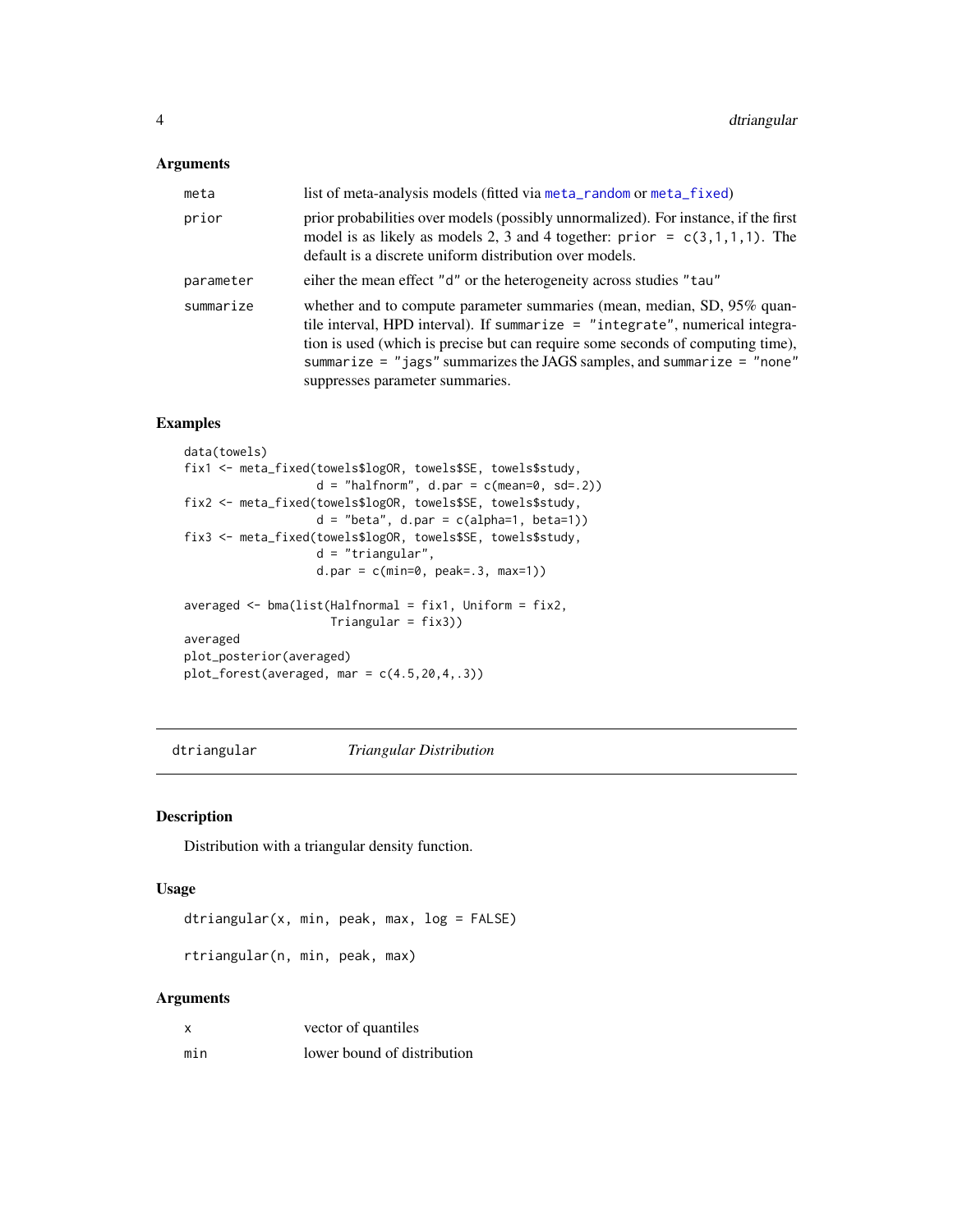#### <span id="page-4-0"></span>dtruncnorm 5

| peak | peak of triangle density                                |
|------|---------------------------------------------------------|
| max  | upper bound of distribution                             |
| log  | logical; if TRUE, probabilities p are given as $log(p)$ |
| n    | number of samples                                       |

## Examples

```
plot(prior("triangular", c(.2, .6, 1.3)), 0, 2)
samples <- rtriangular(1e5, .2, .5, 1)
hist(samples, 200, FALSE)
curve(dtriangle(x, .2, .5, 1), col = 2,add = TRUE, 1wd = 2)
```
<span id="page-4-1"></span>dtruncnorm *Truncated Normal Distribution*

## Description

Normal distribution truncated to the interval [a,b]

#### Usage

dtruncnorm(x,  $a = -Inf$ ,  $b = Inf$ , mean = 0, sd = 1, log = FALSE)

rtruncnorm(n,  $a = -Inf$ ,  $b = Inf$ , mean = 0, sd = 1)

## Arguments

| x    | vector of quantiles                          |
|------|----------------------------------------------|
| a    | lower bound                                  |
| h    | upper bound                                  |
| mean | vector of means                              |
| sd   | vector of standard deviations                |
| log  | if TRUE, probabilities are given as $log(p)$ |
| n    | number of samples                            |

```
samples <- rtruncnorm(1e5, -.5, 3, 1, 1)
hist(samples, 200, freq = FALSE)
curve(dtruncnorm(x, -.5, 3, 1, 1), -2,4,
      col = 2, 1wd = 2, add = TRUE, n = 301)
```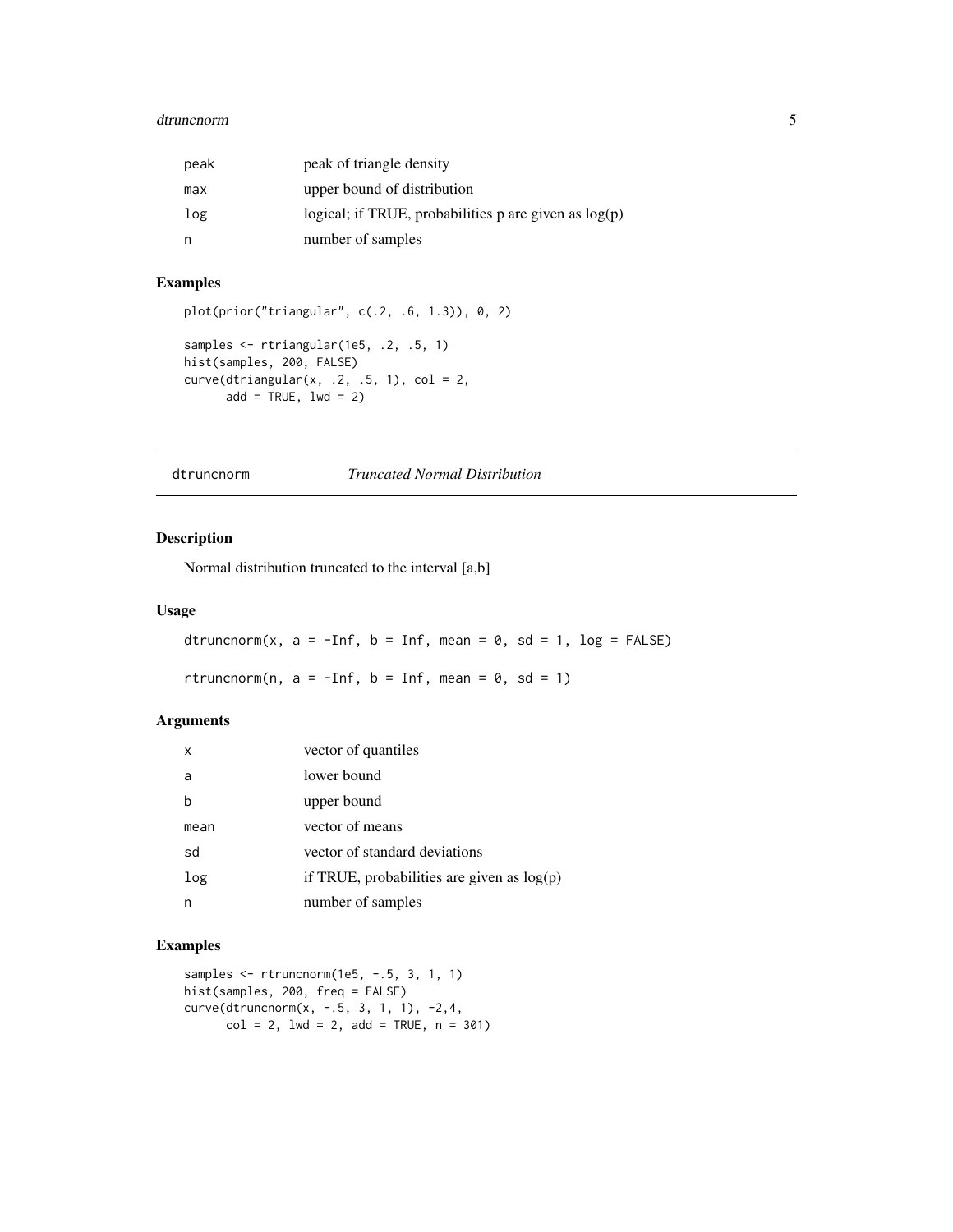<span id="page-5-0"></span>

Preregistered replication (Wagenmakers et al., 2016) that investigated the facial feedback hypothesis (Strack, Martin, & Stepper, 1988).

#### Usage

facial\_feedback

#### Format

A data frame with three variables:

study Authors of original study (see Wagenmakers et. al, 2016)

d Measure of effect size: Cohen's d (difference between smile vs. pout condition)

SE Measure of precision: standard error of Cohen's d

## Details

The facial-feedback hypothesis states that people's affective responses can be influenced by their own facial expression (e.g., smiling, pouting), even when their expression did not result from their emotional experiences (Strack, Martin, & Stepper, 1988).

#### References

Strack, F., Martin, L. L., & Stepper, S. (1988). Inhibiting and facilitating conditions of the human smile: A nonobtrusive test of the facial feedback hypothesis. Journal of Personality and Social Psychology, 54, 768–777. <https://doi.org/10.1037/0022-3514.54.5.768>

Wagenmakers, E.-J., Beek, T., Dijkhoff, L., Gronau, Q. F., Acosta, A., Adams, R. B., ... Zwaan, R. A. (2016). Registered replication report: Strack, Martin, & Stepper (1988). Perspectives on Psychological Science, 11, 917-928. <https://doi.org/10.1177/1745691616674458>

## Examples

data(facial\_feedback) head(facial\_feedback)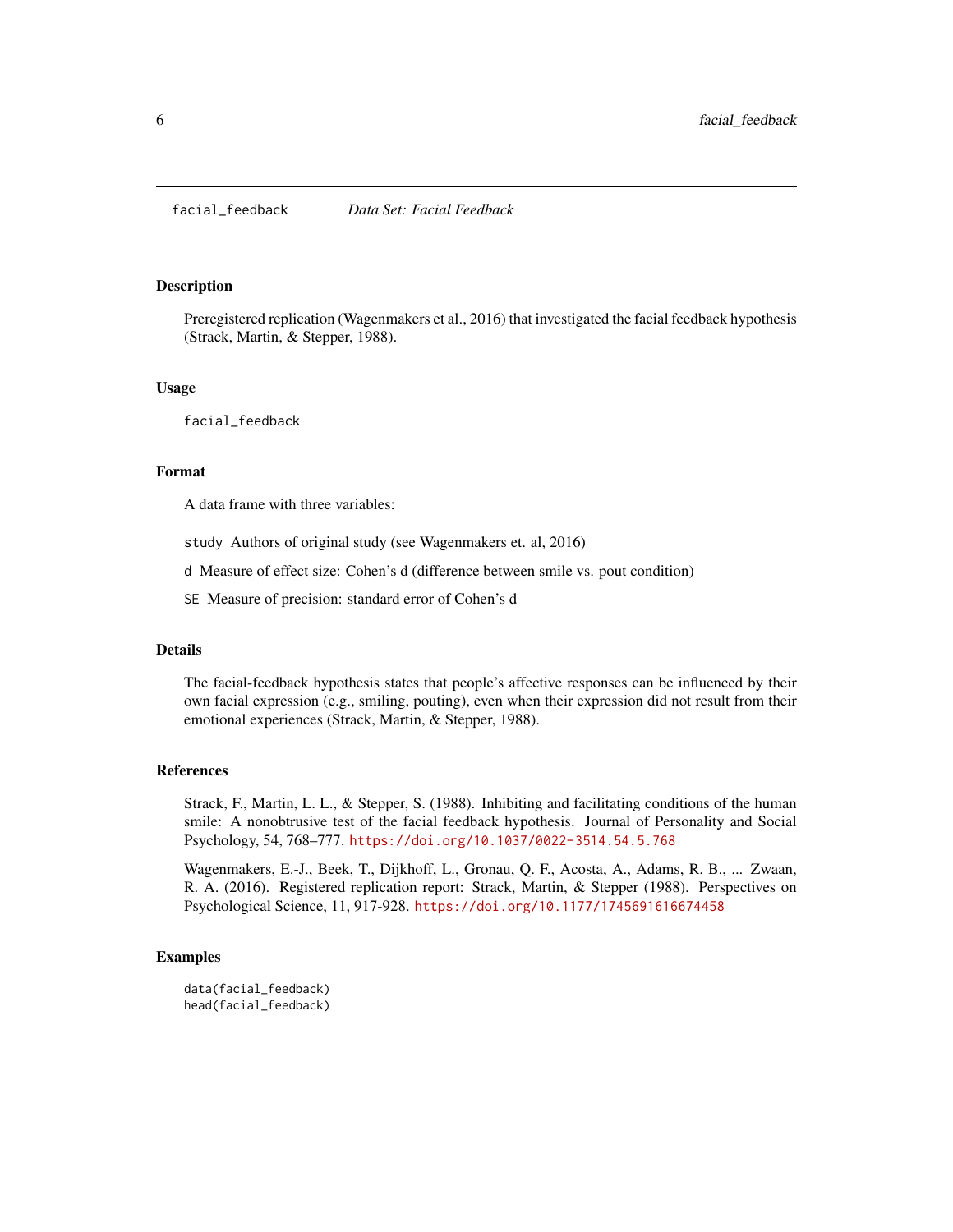<span id="page-6-2"></span><span id="page-6-0"></span>

Computes the inclusion Bayes factor for two sets of models (e.g., A={M1,M2} vs. B={M3,M4}).

## Usage

```
inclusion(logml, include = 1, prior = 1)
```
## Arguments

| logml   | a vector with log-marginal likelihoods. Alternatively, a list with meta-analysis<br>models (fitted via meta_random or meta_fixed)                                                                                              |
|---------|--------------------------------------------------------------------------------------------------------------------------------------------------------------------------------------------------------------------------------|
| include | integer vector which models to include in inclusion Bayes factor/posterior prob-<br>ability. If only two marginal likelihoods/meta-analyses are supplied, the Bayes<br>factor $BF \{M1,M2\}$ is computed by default.           |
| prior   | prior probabilities over models (possibly unnormalized). For instance, if the first<br>model is as likely as models 2, 3 and 4 together: prior = $c(3,1,1,1)$ . The<br>default is a discrete uniform distribution over models. |

#### Examples

```
#### Example with simple Normal-distribution models
# data:
x \le - rnorm(50)
# Model 1: x ~ Normal(0,1)
logm1 < -sum(dnorm(x, log = TRUE))# Model 2: x \sim \text{Normal}(1,1)logm2 < -sum(dnorm(x, mean = 1, log = TRUE))# Model 3: x ~ Student-t(df=2)
logm3 < -sum(dt(x, df=2, log = TRUE))# BF: Correct (M1) vs. misspecified (M2, M3)
inclusion(c(logm1, logm2, logm3), include = 1)
```
<span id="page-6-1"></span>meta\_bma *Model Averaging for Meta-Analysis*

## Description

Fits random- and fixed-effects meta-anayses and performs Bayesian model averaging for H1 (d != 0) vs.  $H0 (d = 0)$ .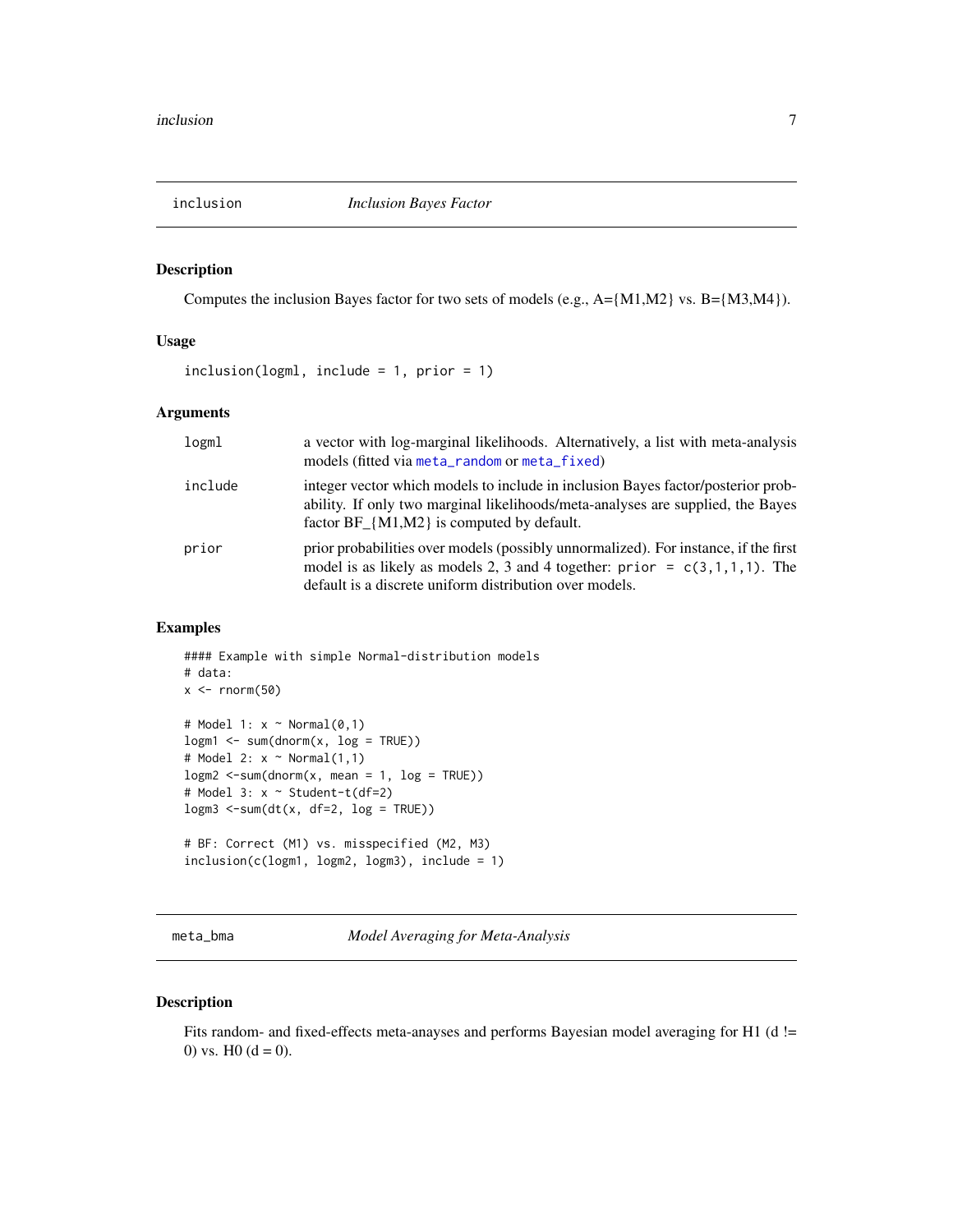#### <span id="page-7-0"></span>Usage

```
meta_bma(y, SE, labels = NULL, d = "norm", d.parent = c(0, 0.3),tau = "halfcauchy", tau.par = 0.5, prior = c(1, 1, 1, 1),
  sample = 10000, summarize = "integrate", ...)
```
## Arguments

| у         | mean in each study                                                                                                                                                                                                                                                                                                                                      |
|-----------|---------------------------------------------------------------------------------------------------------------------------------------------------------------------------------------------------------------------------------------------------------------------------------------------------------------------------------------------------------|
| <b>SE</b> | standard error in each study                                                                                                                                                                                                                                                                                                                            |
| labels    | optional: character values with study labels                                                                                                                                                                                                                                                                                                            |
| d         | type of prior for mean effect $d$ (see prior)                                                                                                                                                                                                                                                                                                           |
| d.par     | prior parameters for $d$                                                                                                                                                                                                                                                                                                                                |
| tau       | type of prior for standard deviation of study effects $\tau$ in random-effects meta-<br>analysis (i.e., the SD of d across studies; see prior)                                                                                                                                                                                                          |
| tau.par   | prior parameters for $\tau$                                                                                                                                                                                                                                                                                                                             |
| prior     | prior probabilities over models (possibly unnormalized) in the order c(fixed.H0, fixed.H1, random.H<br>For instance, if we expect fixed effects to be two times as likely as random ef-<br>fects and H0 and H1 to be equally likely: $prior = c(2, 2, 1, 1)$                                                                                            |
| sample    | number of samples in JAGS after burn-in and thinning (see run. jags). Sam-<br>ples are used to get posterior estimates for each study effect (which will show<br>shrinkage). Only works for priors defined in prior.                                                                                                                                    |
| summarize | whether and to compute parameter summaries (mean, median, SD, 95% quan-<br>tile interval, HPD interval). If summarize = "integrate", numerical integra-<br>tion is used (which is precise but can require some seconds of computing time),<br>summarize = "jags" summarizes the JAGS samples, and summarize = "none"<br>suppresses parameter summaries. |
| $\cdots$  | arguments passed to run.jags (e.g., MCMC parameters such as sample, burnin,<br>n.chains, thin or method="parallel")                                                                                                                                                                                                                                     |

## Details

Bayesian model averaging for four meta-analysis models: Fixed- vs. random-effects and H0 ( $d = 0$ ) vs. H1 (e.g.,  $d > 0$ ).

#### References

Gronau, Q. F., Erp, S. V., Heck, D. W., Cesario, J., Jonas, K. J., & Wagenmakers, E.-J. (2017). A Bayesian model-averaged meta-analysis of the power pose effect with informed and default priors: the case of felt power. Comprehensive Results in Social Psychology, 2(1), 123-138. [https://doi.](https://doi.org/10.1080/23743603.2017.1326760) [org/10.1080/23743603.2017.1326760](https://doi.org/10.1080/23743603.2017.1326760)

## See Also

[meta\\_default,](#page-8-1) [meta\\_fixed,](#page-9-1) [meta\\_random](#page-10-1)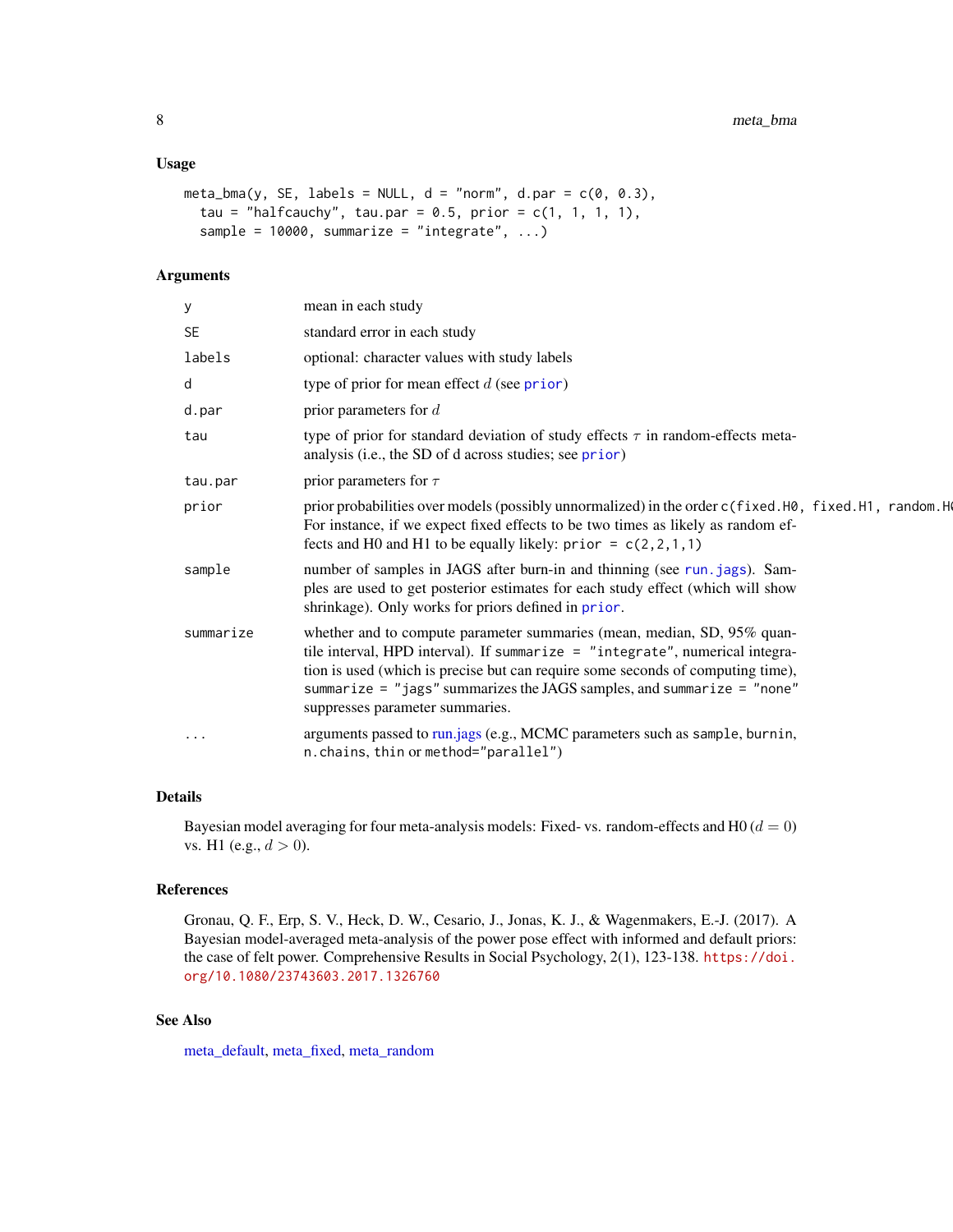## <span id="page-8-0"></span>meta\_default 9

#### Examples

```
data(towels)
mb <- meta_bma(towels$logOR, towels$SE, towels$study,
               d = "norm", d.par = c(0..3),tau = "halfcauchy", tau.par = .5,
               sample = 0, summarize = "none")
               # (no summary: only for CRAN checks)
mb
plot_posterior(mb, "d")
```
<span id="page-8-1"></span>

meta\_default *Defaults for Model Averaging in Meta-Analysis*

#### Description

Wrapper with default prior for Bayesian meta-analysis based on a literature review. Currently, the same default is used in all cases.

## Usage

```
meta_default(y, SE, labels = NULL, field = "psychology", effect = "ttest",
  ...)
```
#### Arguments

| y         | mean in each study                                                                                                                                           |
|-----------|--------------------------------------------------------------------------------------------------------------------------------------------------------------|
| <b>SE</b> | standard error in each study                                                                                                                                 |
| labels    | optional: character values with study labels                                                                                                                 |
| field     | either"psychology" or "medicine" (uses partial matching, so "p" and ""m" are<br>sufficient)                                                                  |
| effect    | the type of effect size: either means ("ttest"), log-odds ratios ("logOR") or<br>(Fisher's z-transformed) correlations ("corr") (also uses partial matching) |
| $\ddotsc$ | further arguments passed to meta_bma                                                                                                                         |

#### Details

Default prior distributions can be plotted using [plot\\_default](#page-12-1).

For field = "psychology", the following defaults are used:

- effect = "ttest": Half-normal with SD=0.3 on mean effect and half-Cauchy with scale=.5 on standard deviation of effects.
- effect = "logOR": Half-normal with SD=0.3 on mean effect and half-Cauchy with scale=.5 on standard deviation of effects.
- effect = "corr": Half-normal with SD=0.3 on mean effect and half-Cauchy with scale=.5 on standard deviation of effects.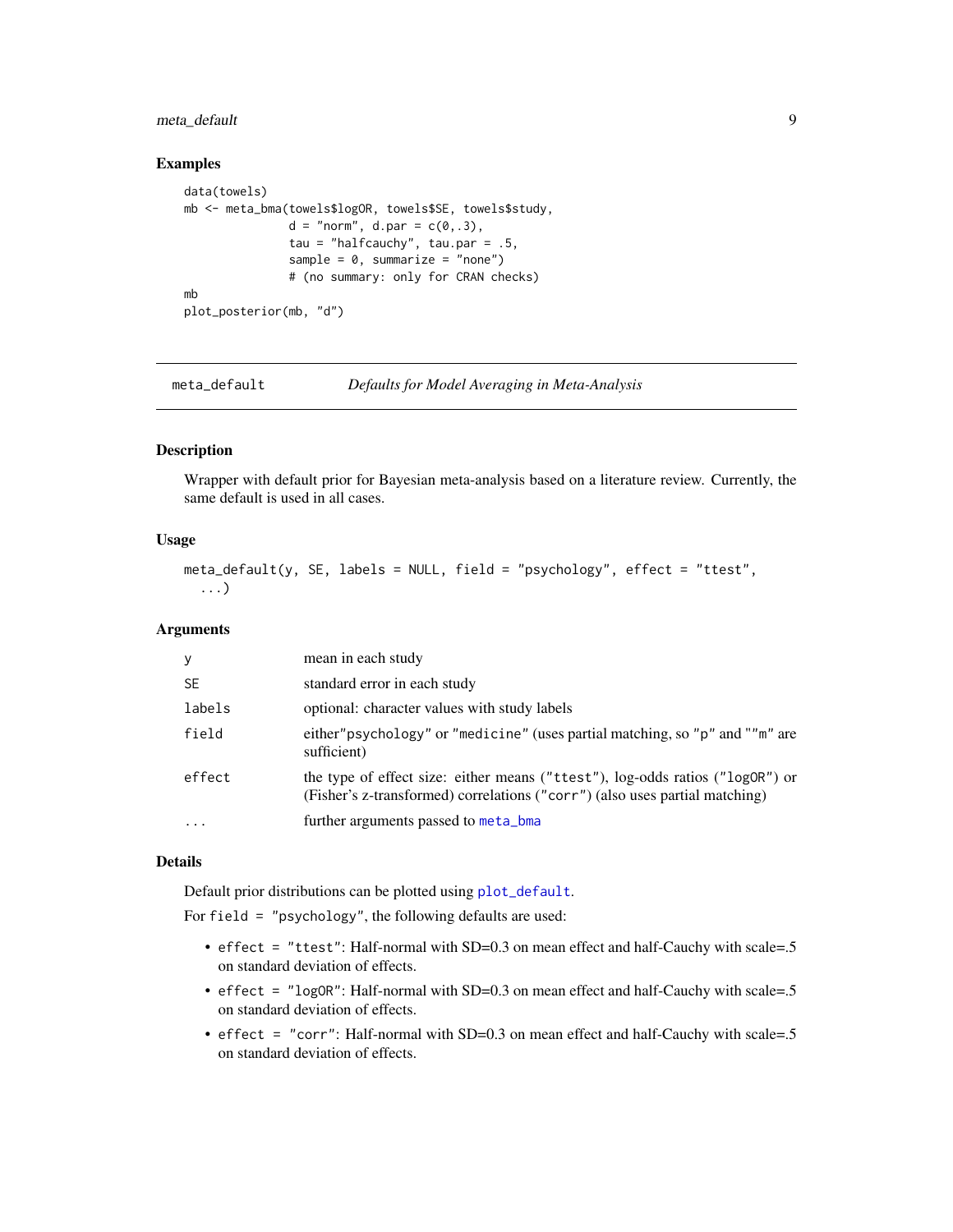For field = "medicine", the following defaults are used:

- effect = "ttest": Half-normal with SD=0.3 on mean effect and half-Cauchy with scale=.5 on standard deviation of effects.
- effect = "log0R": Half-normal with SD=0.3 on mean effect and half-Cauchy with scale=.5 on standard deviation of effects.
- effect = "corr": Half-normal with SD=0.3 on mean effect and half-Cauchy with scale=.5 on standard deviation of effects.

#### References

Gronau, Q. F., Erp, S. V., Heck, D. W., Cesario, J., Jonas, K. J., & Wagenmakers, E.-J. (2017). A Bayesian model-averaged meta-analysis of the power pose effect with informed and default priors: the case of felt power. Comprehensive Results in Social Psychology, 2(1), 123-138. [https://doi.](https://doi.org/10.1080/23743603.2017.1326760) [org/10.1080/23743603.2017.1326760](https://doi.org/10.1080/23743603.2017.1326760)

#### See Also

[meta\\_bma](#page-6-1), [plot\\_default](#page-12-1)

#### Examples

```
## Not run:
data(towels)
d1 <- meta_default(towels$logOR, towels$SE, towels$study,
                   field = "psych", effect = "logOR",
                   sample = 5000)
d1
plot_forest(d1)
## End(Not run)
```
<span id="page-9-1"></span>

meta\_fixed *Bayesian Fixed-Effects Meta-Analysis*

#### Description

Runs a Bayesian meta-analysis assuming that the mean effect  $d$  in each study is identical (i.e., a fixed-effects analysis).

```
meta_fixed(y, SE, labels = NULL, d = "halfnorm", d.par = c(mean = 0, sd =0.3), sample = 0, summarize = "integrate", ...)
```
<span id="page-9-0"></span>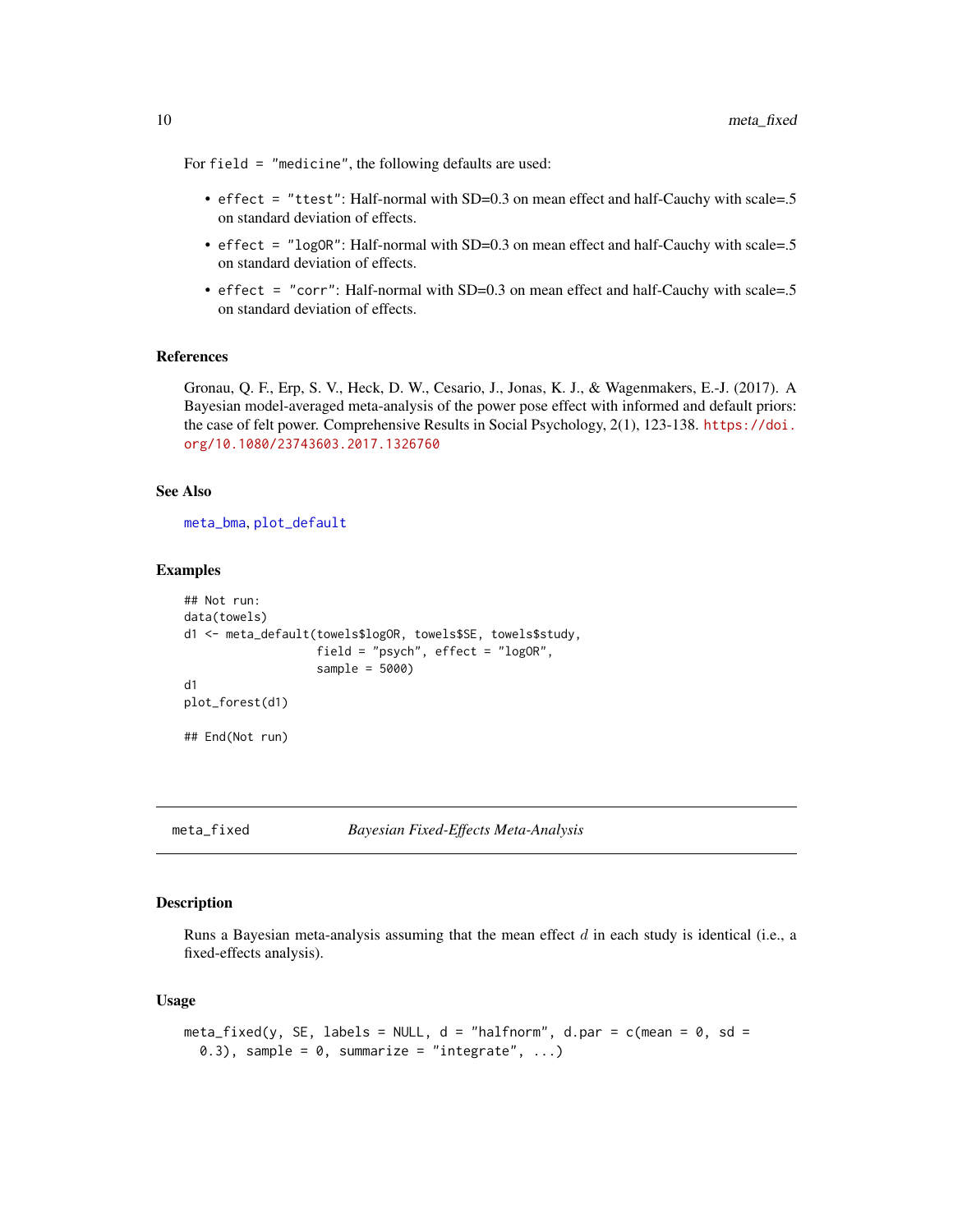## <span id="page-10-0"></span>meta\_random 11

#### Arguments

| у         | mean in each study                                                                                                                                                                                                                                                                                                                                      |
|-----------|---------------------------------------------------------------------------------------------------------------------------------------------------------------------------------------------------------------------------------------------------------------------------------------------------------------------------------------------------------|
| <b>SE</b> | standard error in each study                                                                                                                                                                                                                                                                                                                            |
| labels    | optional: character values with study labels                                                                                                                                                                                                                                                                                                            |
| d         | type of prior for mean effect $d$ (see prior)                                                                                                                                                                                                                                                                                                           |
| d.par     | prior parameters for $d$                                                                                                                                                                                                                                                                                                                                |
| sample    | number of samples in JAGS after burn-in and thinning (see run. jags). Sam-<br>ples are used to get posterior estimates for each study effect (which will show<br>shrinkage). Only works for priors defined in prior.                                                                                                                                    |
| summarize | whether and to compute parameter summaries (mean, median, SD, 95% quan-<br>tile interval, HPD interval). If summarize = "integrate", numerical integra-<br>tion is used (which is precise but can require some seconds of computing time),<br>summarize = "jags" summarizes the JAGS samples, and summarize = "none"<br>suppresses parameter summaries. |
|           | arguments passed to run.jags (e.g., MCMC parameters such as sample, burnin,<br>n.chains, thin or method="parallel")                                                                                                                                                                                                                                     |

## Examples

```
data(towels)
### Bayesian Fixed-Effects Meta-Analysis (H1: d>0 Cauchy)
mf <- meta_fixed(towels$logOR, towels$SE, towels$study,
                 d = "halfnorm", d.par = c(0, .3))mf
plot_posterior(mf)
plot_forest(mf)
```
<span id="page-10-1"></span>

meta\_random *Bayesian Random-Effects Meta-Analysis*

## Description

Runs a Bayesian meta-analysis assuming that the effect size  $d$  varies across studies with standard deviation  $\tau$  (i.e., a random-effects analysis).

```
meta_random(y, SE, labels, d = "norm", d.parent = c(0, 0.3),tau = "halfcauchy", tau.par = 0.5, sample = 10000,
  summarize = "integrate", ...)
```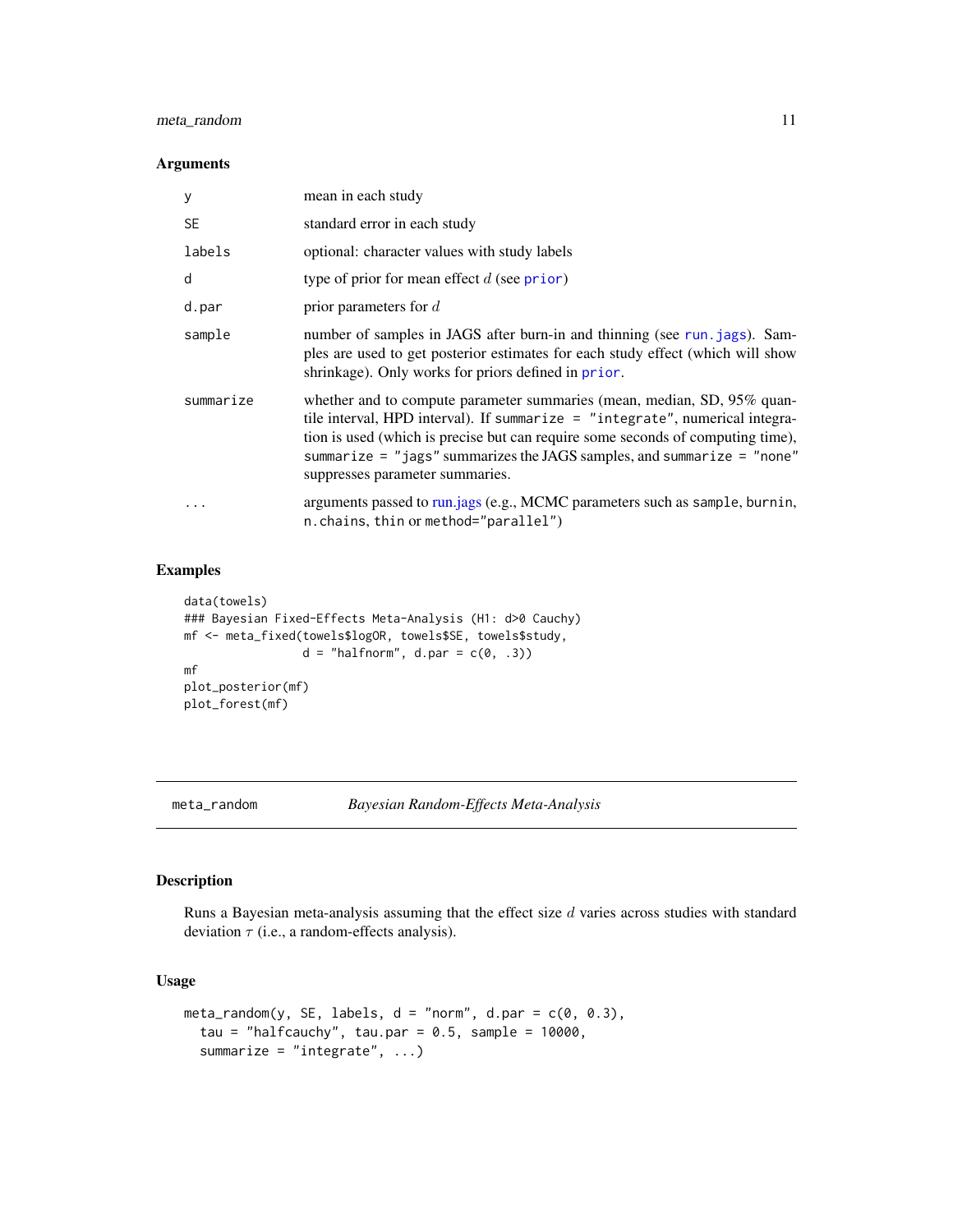## <span id="page-11-0"></span>Arguments

| У         | mean in each study                                                                                                                                                                                                                                                                                                                                      |
|-----------|---------------------------------------------------------------------------------------------------------------------------------------------------------------------------------------------------------------------------------------------------------------------------------------------------------------------------------------------------------|
| <b>SE</b> | standard error in each study                                                                                                                                                                                                                                                                                                                            |
| labels    | optional: character values with study labels                                                                                                                                                                                                                                                                                                            |
| d         | type of prior for mean effect $d$ (see prior)                                                                                                                                                                                                                                                                                                           |
| d.par     | prior parameters for $d$                                                                                                                                                                                                                                                                                                                                |
| tau       | type of prior for standard deviation of study effects $\tau$ in random-effects meta-<br>analysis (i.e., the SD of d across studies; see prior)                                                                                                                                                                                                          |
| tau.par   | prior parameters for $\tau$                                                                                                                                                                                                                                                                                                                             |
| sample    | number of samples in JAGS after burn-in and thinning (see run. jags). Sam-<br>ples are used to get posterior estimates for each study effect (which will show<br>shrinkage). Only works for priors defined in prior.                                                                                                                                    |
| summarize | whether and to compute parameter summaries (mean, median, SD, 95% quan-<br>tile interval, HPD interval). If summarize = "integrate", numerical integra-<br>tion is used (which is precise but can require some seconds of computing time),<br>summarize = "jags" summarizes the JAGS samples, and summarize = "none"<br>suppresses parameter summaries. |
|           | arguments passed to run.jags (e.g., MCMC parameters such as sample, burnin,<br>n.chains, thin or method="parallel")                                                                                                                                                                                                                                     |

## Examples

```
data(towels)
### Bayesian Random-Effects Meta-Analysis
mr <- meta_random(towels$logOR, towels$SE, towels$study,
                 d = "norm", d.par = c(0,.3),tau = "halfcauchy", tau.par = .5,
                  sample = 0, summarize = "none")
                  # (no summary: only for CRAN checks)
mr
plot_posterior(mr)
```
plot.meta\_pred *Plot Predicted Bayes Factors*

## Description

Plot Predicted Bayes Factors

```
## S3 method for class 'meta_pred'
plot(x, which = "d_10_average", scale = "BF", ...)
```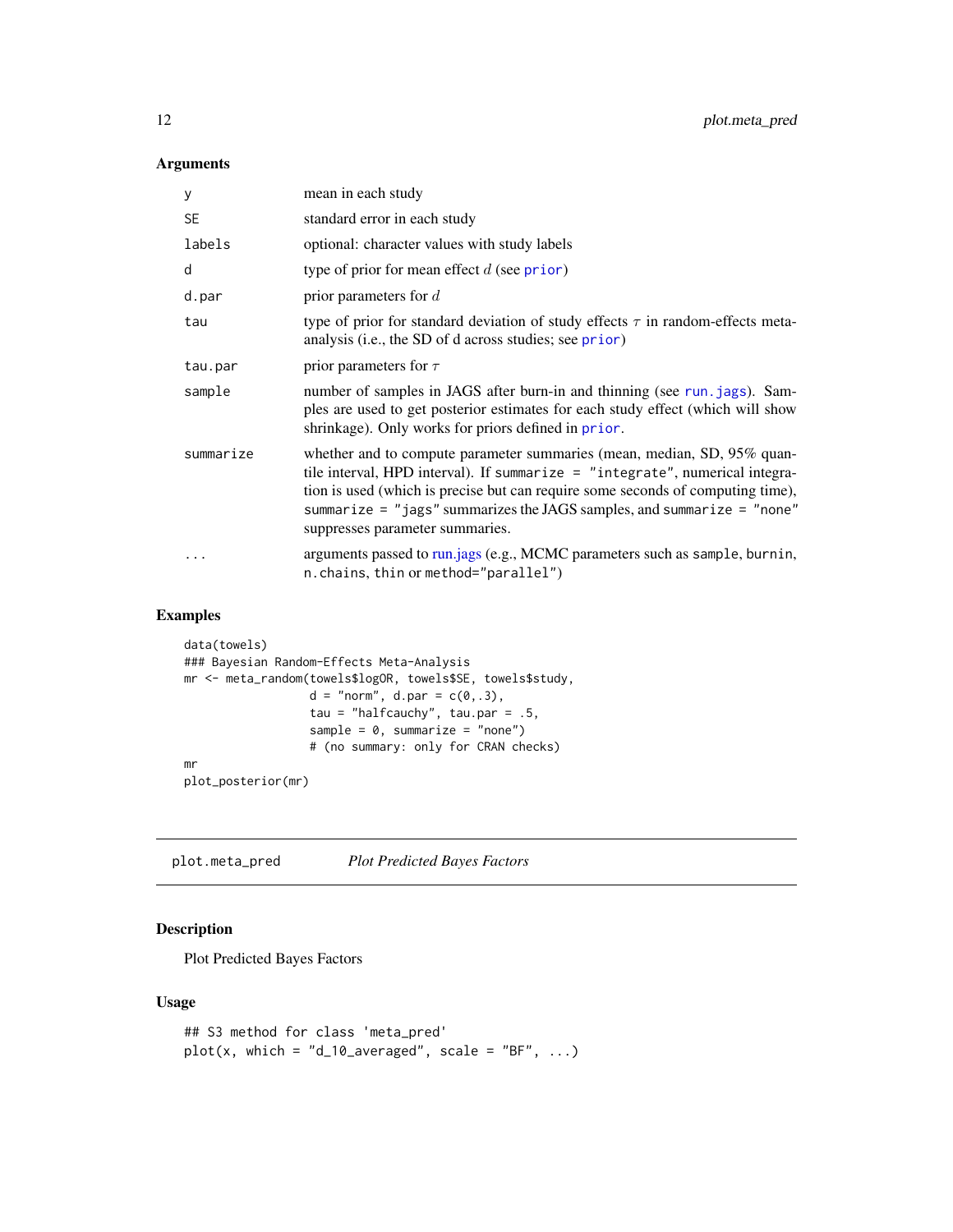## <span id="page-12-0"></span>plot\_default 13

## Arguments

| X         | an objet of the class "prediction" which contains observed and predicted<br>Bayes factors                                                             |
|-----------|-------------------------------------------------------------------------------------------------------------------------------------------------------|
| which     | a character value defining which Bayes factor to plot (one of "d_10_fixed",<br>"d_10_random", "d_10_averaged", "tau_10_random", "H1_fixed_vs_random") |
| scale     | either plots Bayes factors ("BF"), inverse Bayes factors ("1/BF"), log Bayes<br>factors (" $log$ "), or the log-inverse Bayes factor (" $1/log$ ")    |
| $\ddotsc$ | arguments passed to plot                                                                                                                              |

<span id="page-12-1"></span>

|--|

## Description

Plots default priors for the mean effect  $d$  and the standard deviation of effects  $tau$ .

## Usage

```
plot_default(field, effect, ...)
```
## Arguments

| field   | either" psychology" or "medicine" (uses partial matching, so "p" and ""m" are<br>sufficient)                                                                 |
|---------|--------------------------------------------------------------------------------------------------------------------------------------------------------------|
| effect  | the type of effect size: either means ("ttest"), log-odds ratios ("logOR") or<br>(Fisher's z-transformed) correlations ("corr") (also uses partial matching) |
| $\cdot$ | further arguments passed to $plot(e.g., from, to)$                                                                                                           |

## See Also

[meta\\_default](#page-8-1) for details on standard priors.

```
plot_default("psychology", "ttest", 0, 2)
plot_default("medicine", "logOR", 0, 2)
```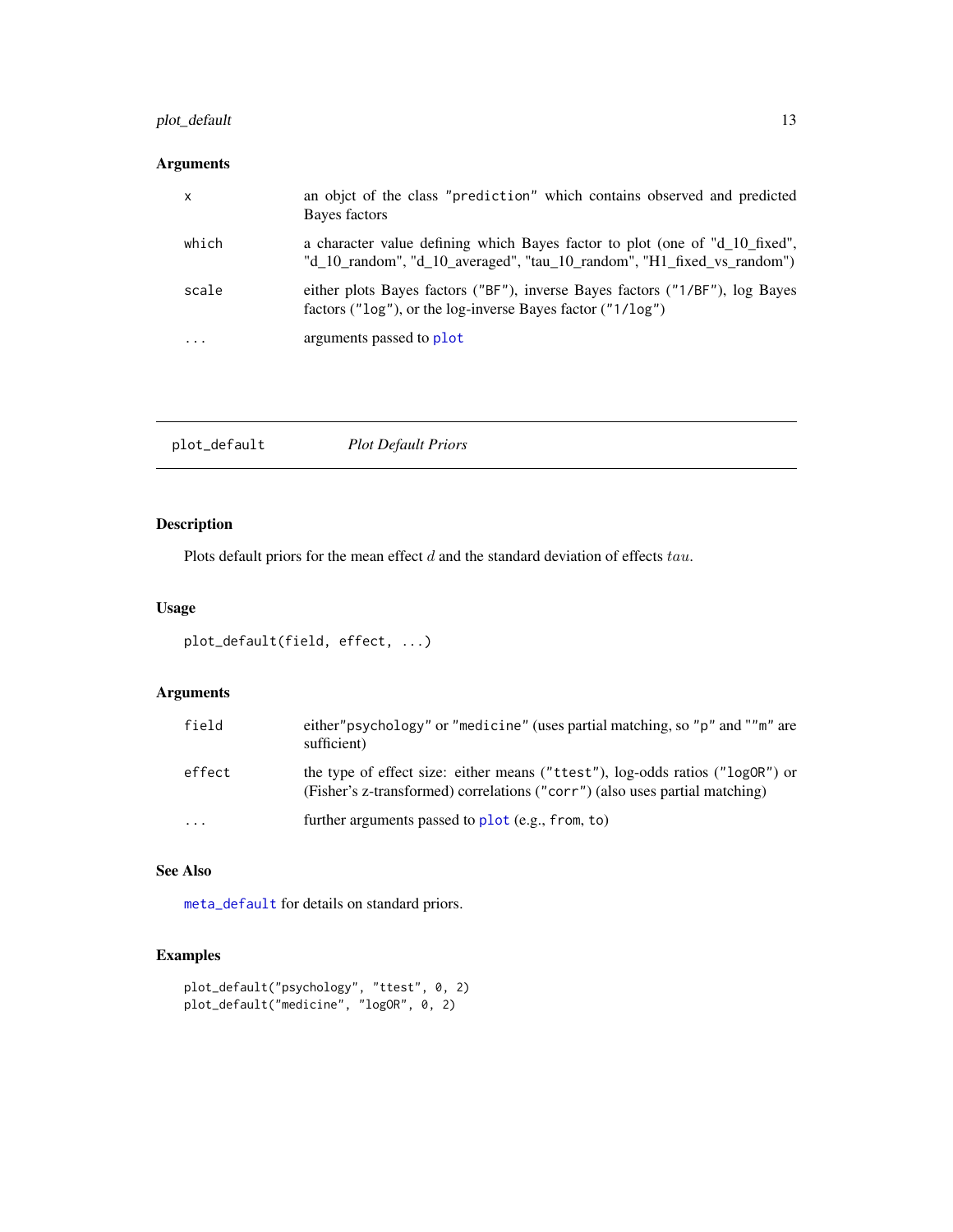<span id="page-13-1"></span><span id="page-13-0"></span>

Plots estimated effect sizes for all studies.

#### Usage

```
plot_forest(meta, from = 0, to = 1, shrinked = "Random Effects",summary = c("Mean", "HPD"), mar = c(4.5, 12, 4, 0.3), ...
```
## Arguments

| meta     | fitted meta-analysis model                                                                                                                                                                                                          |
|----------|-------------------------------------------------------------------------------------------------------------------------------------------------------------------------------------------------------------------------------------|
| from     | lower limit of the x-axis                                                                                                                                                                                                           |
| to       | upper limit of the x-axis                                                                                                                                                                                                           |
| shrinked | which meta-analysis model should be used to show (shrinked) estimates of the<br>study effect sizes. The name must match the corresponding name in the list<br>meta. Can be suppressed by shrinked $=$ ""                            |
| summary  | character vector with two values: first, either "Mean" or "Median"; and sec-<br>ond, either highest-probability-density interval ("HPD") or the quantile interval<br>("quantile"; function resets margin to default after plotting) |
| mar      | margin of the plot in the order c(bottom, left, top, right) (see par)                                                                                                                                                               |
|          | arguments passed to $plot(e.g., from, to)$                                                                                                                                                                                          |

## See Also

[meta\\_default,](#page-8-1) [meta\\_bma,](#page-6-1) [meta\\_fixed,](#page-9-1) [meta\\_random](#page-10-1)

```
data(towels)
mf <- meta_fixed(towels$logOR, towels$SE, towels$study)
plot_forest(mf, mar = c(4.5,20,4,.2), xlab="Log Odds Ratio")
```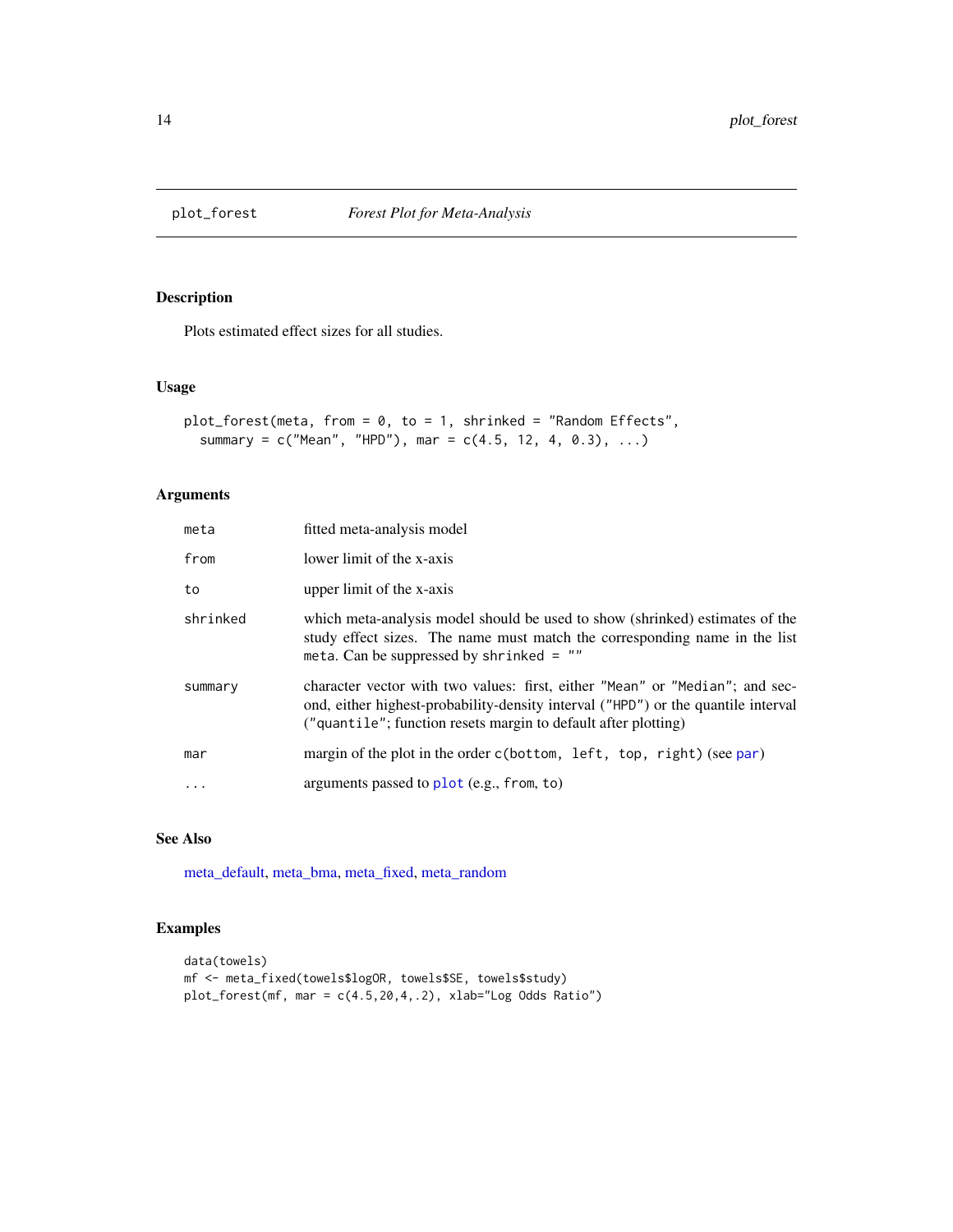<span id="page-14-1"></span><span id="page-14-0"></span>plot\_posterior *Plot Posterior Distribution*

## Description

Plot Posterior Distribution

## Usage

```
plot_posterior(meta, parameter = "d", from = 0, to = 1,
 summary = c("Mean", "HPD"), ...)
```
#### Arguments

| meta      | fitted meta-analysis model                                                                                                                                                                                                          |
|-----------|-------------------------------------------------------------------------------------------------------------------------------------------------------------------------------------------------------------------------------------|
| parameter | only for random-effects model: whether to plot "d" or "tau"                                                                                                                                                                         |
| from      | lower limit of the x-axis                                                                                                                                                                                                           |
| to        | upper limit of the x-axis                                                                                                                                                                                                           |
| summary   | character vector with two values: first, either "Mean" or "Median"; and sec-<br>ond, either highest-probability-density interval ("HPD") or the quantile interval<br>("quantile"; function resets margin to default after plotting) |
| $\cdots$  | arguments passed to plot                                                                                                                                                                                                            |

#### See Also

[meta\\_default,](#page-8-1) [meta\\_bma,](#page-6-1) [meta\\_fixed,](#page-9-1) [meta\\_random](#page-10-1)

power\_pose *Data Set: Power Pose Effect*

## Description

Includes six pre-registered replication studies testing whether participants feel more powerful if they adopt expansive as opposed to constrictive body postures. In the data set power\_pose\_unfamiliar, only those participants are included who were unfamiliar with the power pose effect.

## Usage

power\_pose

power\_pose\_unfamiliar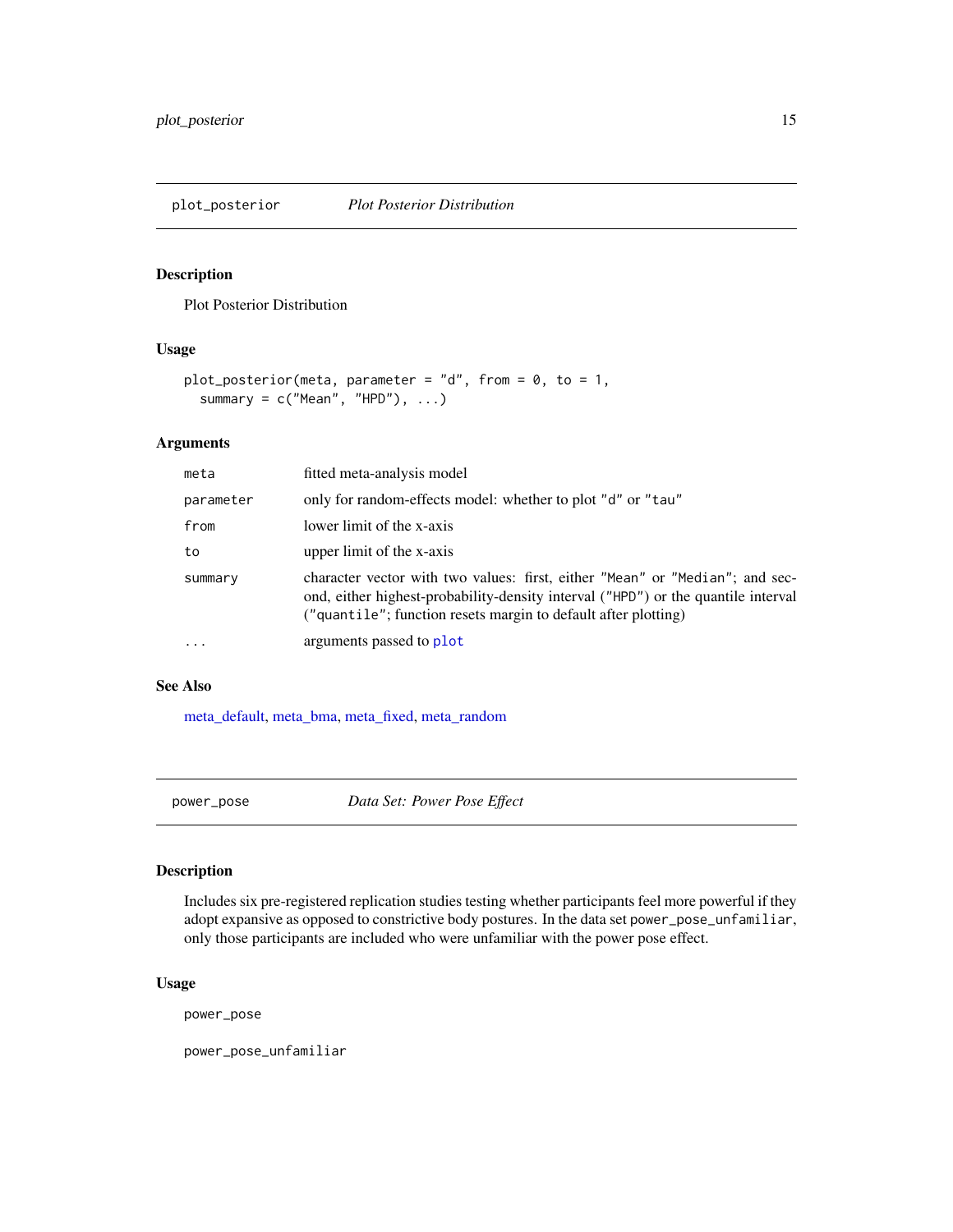## Format

A data frame with three variables:

study Authors of original study

n\_high\_power number of participants in high-power condition

n\_low\_power number of participants in low-power condition

mean\_high\_power mean rating in high-power condition on a 5-point Likert scale

mean\_low\_power mean rating in low-power condition on a 5-point Likert scale

sd\_high\_power standard deviation of ratings in high-power condition

sd\_low\_power standard deviation of ratings in low-power condition

t\_value t-value for two-sample t-test

df degrees of freedom for two-sample t-test

two\_sided\_p\_value two-sided p-value of two-sample t-test

one\_sided\_p\_value one-sided p-value of two-sample t-test

effectSize Cohen's d, the standardized effect size (high vs. low power)

SE Standard error of Cohen's d

#### Details

See Carney, Cuddy, and Yap (2010) for more details.

## References

Carney, D. R., Cuddy, A. J. C., & Yap, A. J. (2010). Power posing: Brief nonverbal displays affect neuroendocrine levels and risk tolerance. Psychological Science, 21, 1363–1368.

Gronau, Q. F., Erp, S. V., Heck, D. W., Cesario, J., Jonas, K. J., & Wagenmakers, E.-J. (2017). A Bayesian model-averaged meta-analysis of the power pose effect with informed and default priors: the case of felt power. Comprehensive Results in Social Psychology, 2(1), 123-138. [https://doi.](https://doi.org/10.1080/23743603.2017.1326760) [org/10.1080/23743603.2017.1326760](https://doi.org/10.1080/23743603.2017.1326760)

```
data(power_pose)
head(power_pose)
```

```
# Simple fixed-effects meta-analysis
mfix <- meta_fixed(power_pose$effectSize, power_pose$SE,
                  power_pose$study)
mfix
plot_posterior(mfix)
```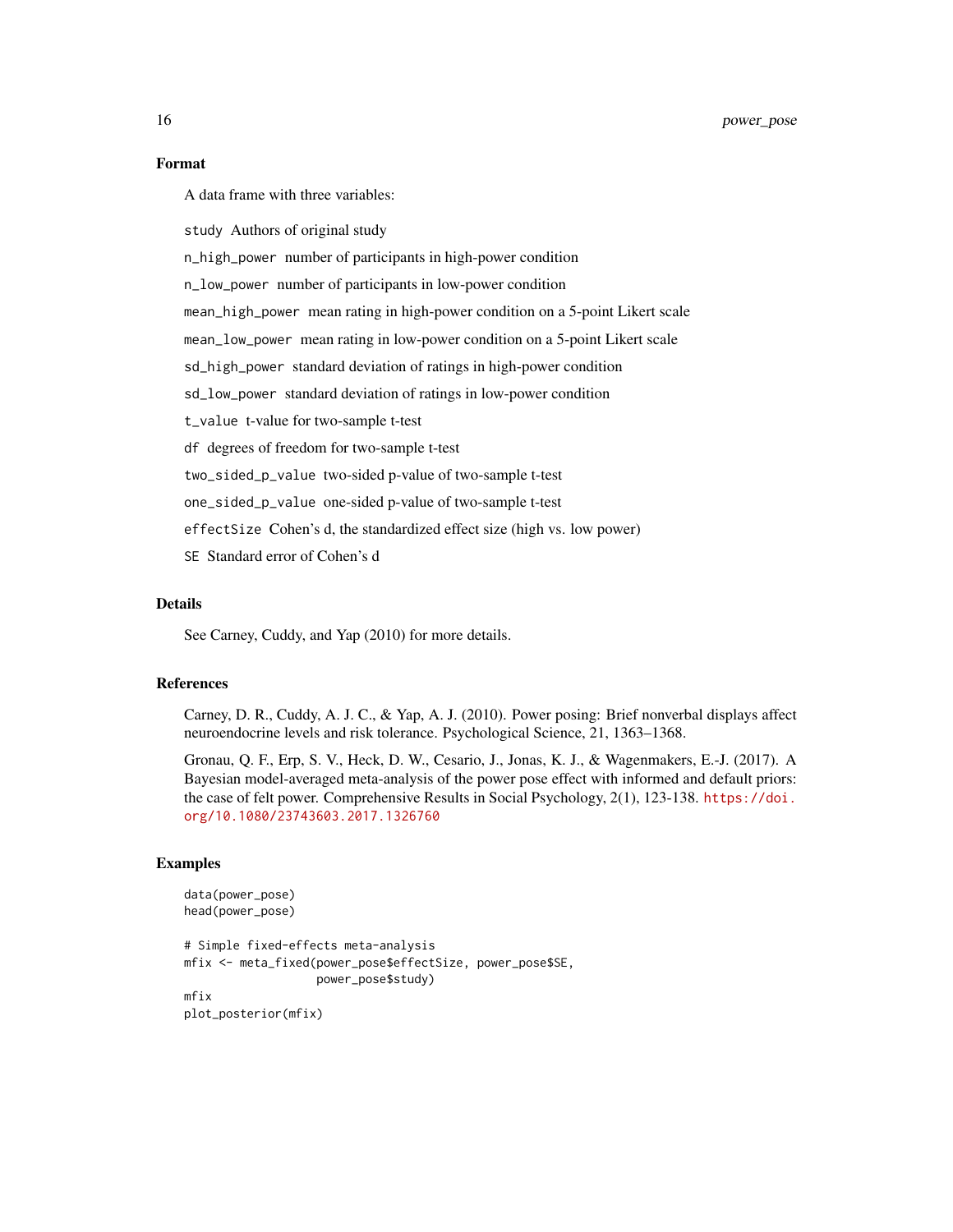<span id="page-16-0"></span>

How much can be learned by an additional study? To judge this, this function samples the distribution of predicted Bayes factors for a new study given the current evidence.

## Usage

```
predictive(meta, SE, resample = 100)
```
## Arguments

| meta      | model-averaged meta-analysis (fitted with meta_bma or meta_default)                                                               |
|-----------|-----------------------------------------------------------------------------------------------------------------------------------|
| <b>SE</b> | expected standard error of future study. For instance, $SE = 1/sqrt(N)$ for stan-<br>dardized effect sizes and $N =$ sample size) |
| resample  | number of simulated Bayes factors                                                                                                 |

<span id="page-16-1"></span>

| prior | <b>Prior Distributions</b> |  |
|-------|----------------------------|--|
|-------|----------------------------|--|

## Description

Returns prior density function, e.g., for mean effect size d and heterogeneity of effect sizes  $\tau$ 

## Usage

```
prior(family, param, label = "d", lower = -Inf, upper = Inf)
```
#### Arguments

| family | a character value defining the distribution family          |  |
|--------|-------------------------------------------------------------|--|
| param  | numeric parameters for the distribution                     |  |
| label  | parameter label                                             |  |
| lower  | only for family $=$ "custom": lower bound for prior density |  |
| upper  | only for family $=$ "custom": upper bound for prior density |  |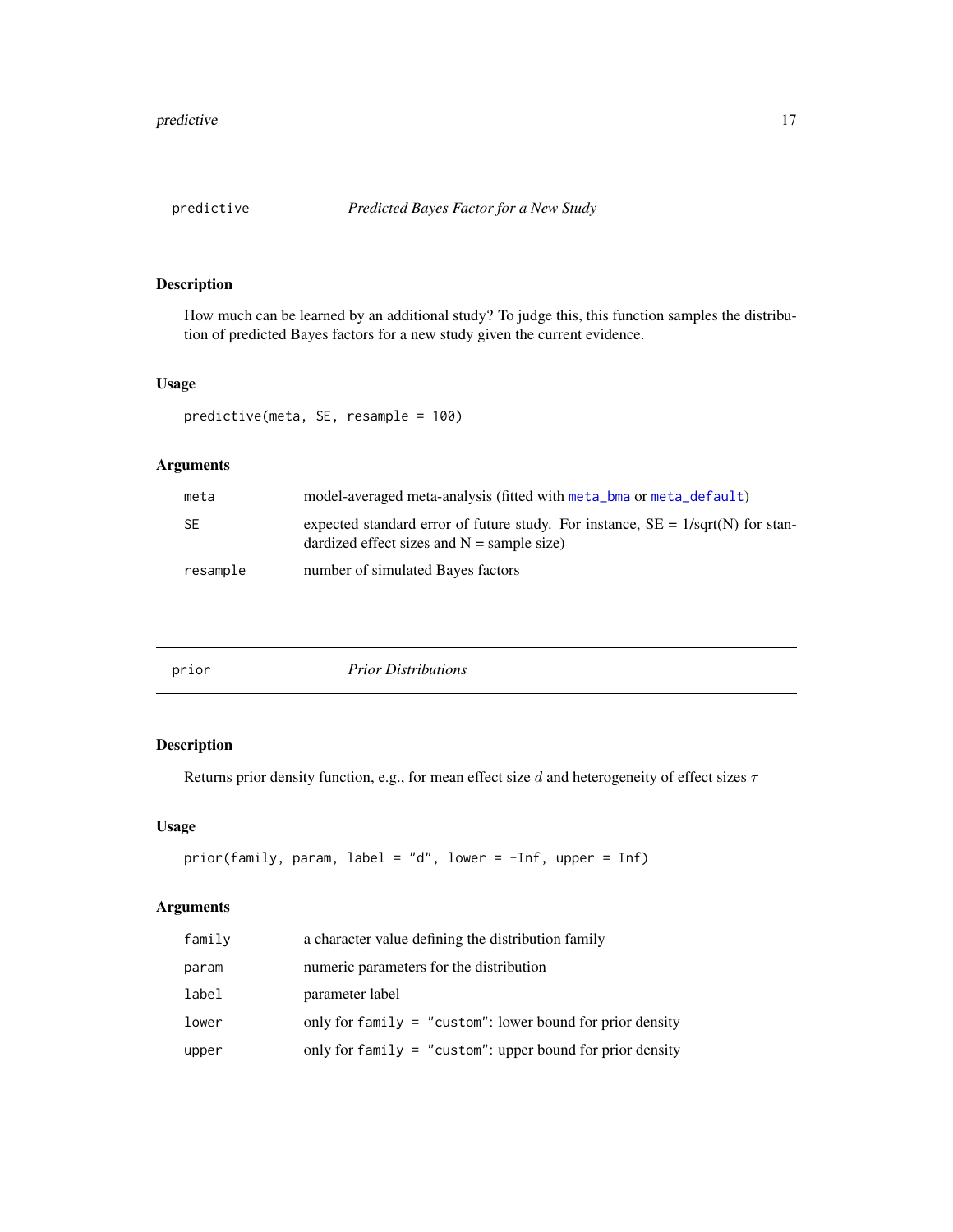#### <span id="page-17-0"></span>Details

- "norm": Normal distribution with param  $= c$  (mean, sd) (see [dnorm](#page-0-0))
- "halfnorm": Half-normal distribution (positive) with param = c(mean, sd) (see [dhalfnorm](#page-0-0))
- "truncnorm": Truncated normal distribution with param = c(min, max, mean, sd) (see [dtruncnorm](#page-4-1))
- "scaledt": Scaled Student-t with param = c(mean, sigma, nu) (see [dst](#page-0-0))
- "halft": Half-normal Student-t with param = c(scale, df) (see [dhalft](#page-0-0))
- "cauchy": Cauchy distribution with param = scale (see [dcauchy](#page-0-0))
- "halfcauchy": Half-Cauchy distribution (positive) with param = scale (see [dhalfcauchy](#page-0-0))
- "triangular": Triangular distribution with param = c(min, peak, max) (see [dtriangular](#page-3-1))
- "beta": Beta distribution with param =  $c$ (alpha, beta) (see [dbeta](#page-0-0))
- "custom": User-specified prior density function defined by param (see examples; the density must be nonnegative and vectorized, but is normalized internally). Integration is performed from (-Inf, Inf), which requires that the function returns zeros (and not NAs) for values not in the support of the distribution.

#### Value

an object of the class prior: a density function with the arguments x (parameter values) and log (whether to return density or log-density)

#### Examples

```
### Half-Normal Distribution
p1 <- prior("halfnorm", c(mean=0, sd=.3), "d")
p1
p1(c(-1,1,3))
plot(p1, -.1, 1)
### Half-Cauchy Distribution
p2 <- prior("halfcauchy", c(scale=.3))
plot(p2, -.5, 3)### Custom Prior Distribution
p3 \leq- prior("custom", function(x) x^2, "d", 0, 1)
plot(p3, -.1, 1.2)
```
towels *Data Set: Reuse of Towels in Hotels*

#### Description

Set of studies that investigated whether people reuse towels in hotels more often if they are provided with a descriptive norm (Scheibehenne, Jamil, & Wagenmakers, 2016).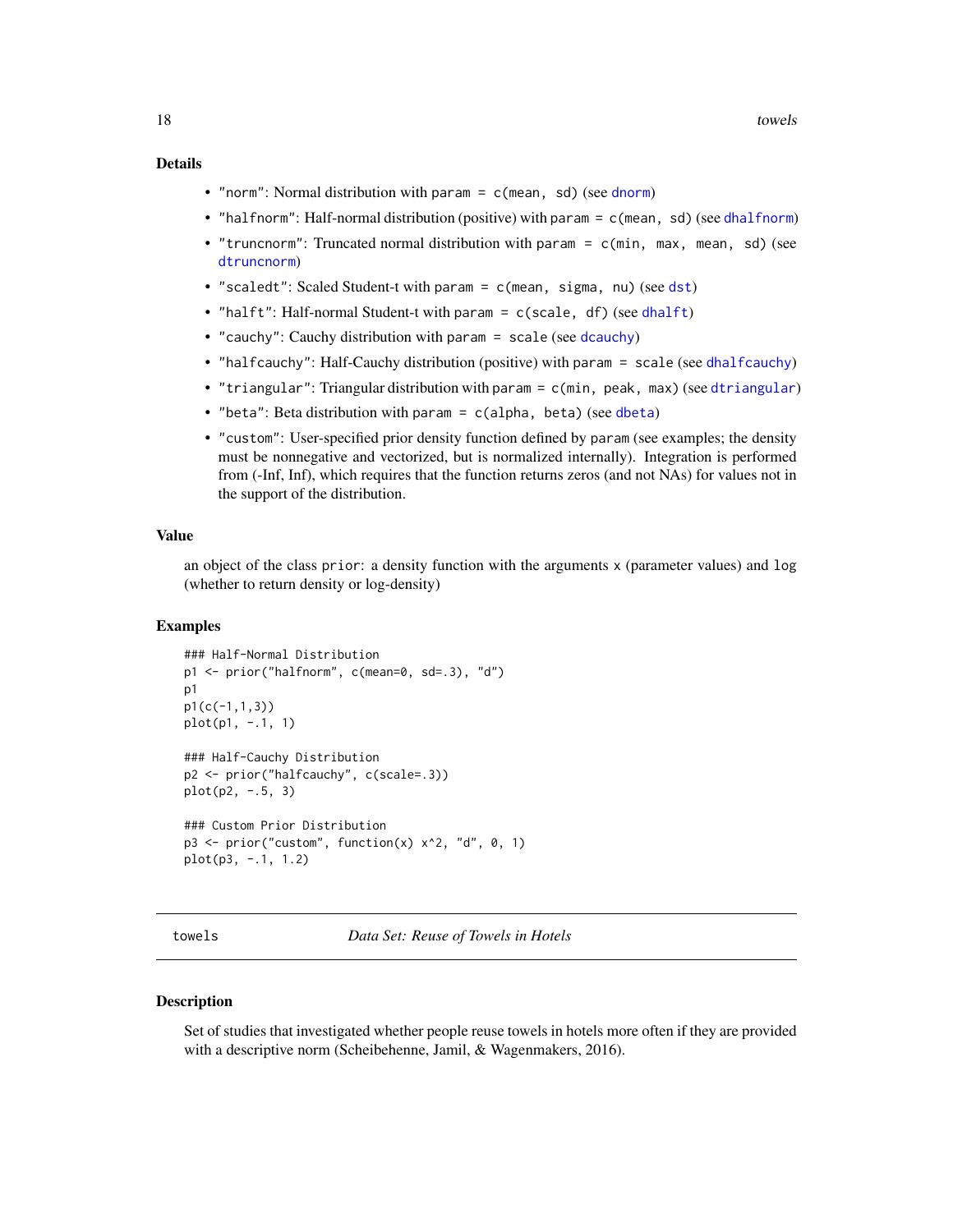towels the contract of the contract of the contract of the contract of the contract of the contract of the contract of the contract of the contract of the contract of the contract of the contract of the contract of the con

#### Usage

towels

#### Format

A data frame with three variables:

study Authors of original study (see Scheibehenne et. al, 2016)

logOR Measure of effect size: log-odds ratio of towel reuse (descriptive-social-norm vs. control)

SE Measure of precision: standard error of log-odds ratio per study

## Details

Two groups of hotel guests received different messages that encouraged them to reuse their towels. One message simply informed the guests about the benefits of environmental protection (the control condition), and the other message indicated that the majority of guests actually reused their towels in the past (the descriptive-social-norm condition). The results suggested that the latter message facilitated towel reuse.

#### References

Scheibehenne, B., Jamil, T., & Wagenmakers, E.-J. (2016). Bayesian Evidence Synthesis Can Reconcile Seemingly Inconsistent Results: The Case of Hotel Towel Reuse. Psychological Science, 27(7), 1043–1046. <https://doi.org/10.1177/0956797616644081>

#### Examples

data(towels) head(towels)